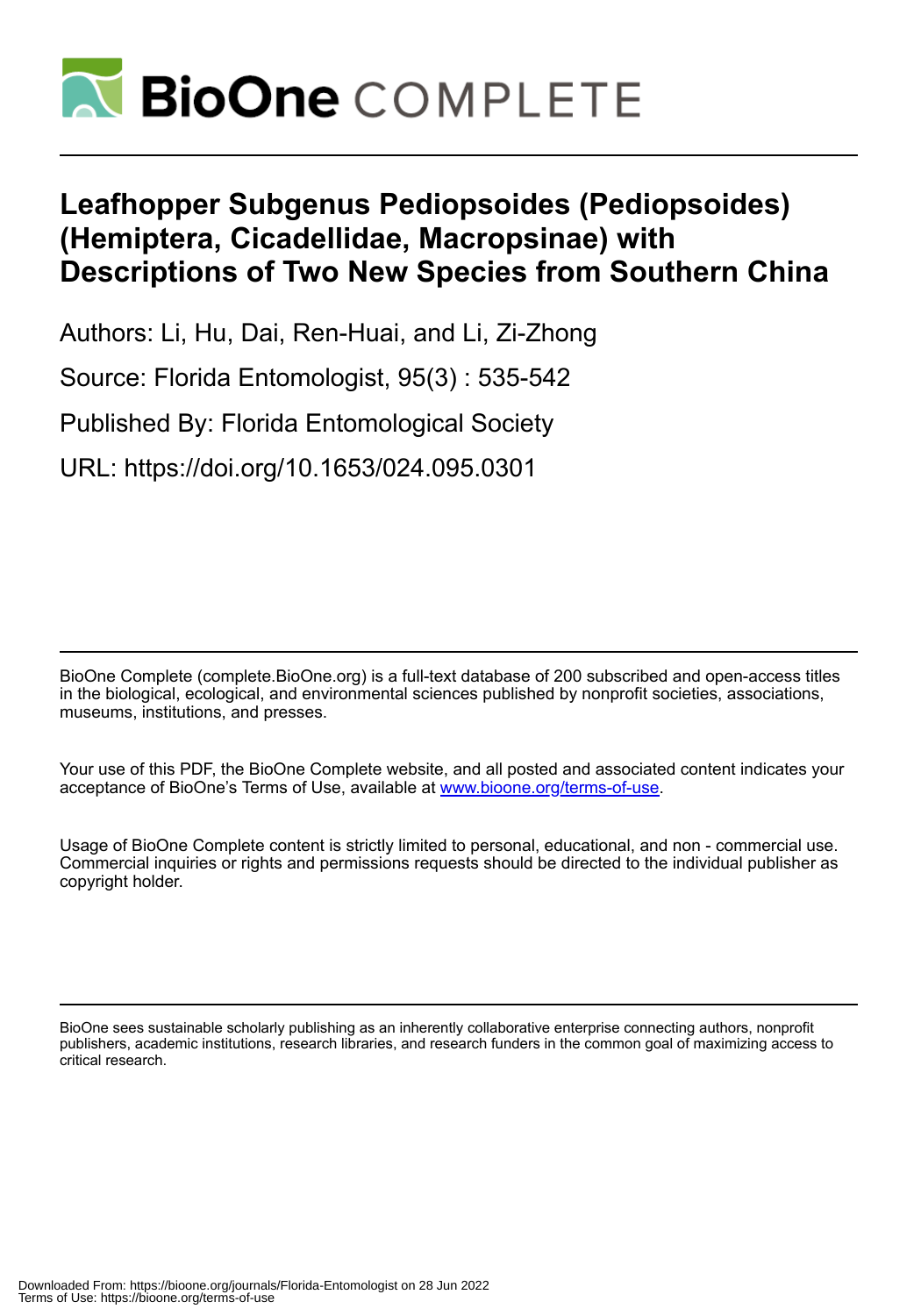## LEAFHOPPER SUBGENUS *PEDIOPSOIDES* (*PEDIOPSOIDES*) (HEMIPTERA, CICADELLIDAE, MACROPSINAE) WITH DESCRIPTIONS OF TWO NEW SPECIES FROM SOUTHERN CHINA

HU LI, REN-HUAI DAI\* AND ZI-ZHONG LI Institute of Entomology, Guizhou University, Guiyang, Guizhou, 550025 P.R. China

The Provincial Key Laboratory for Agricultural Pest Management of Mountainous Region, Guiyang, Guizhou, 550025 P.R. China

\*Corresponding author; E-mail: huxxlan@gmail.com, dairenhuai@yahoo.com.cn

#### **ABSTRACT**

Two new species of leafhopper subgenus *Pediopsoides* (*Pediopsoides*) Matsumura, 1912 *P*. (*P*.) *bispinata* Li, Dai & Li **sp. nov.** and *P*. (*P*.) *nigrolabium* Li, Dai & Li **sp. nov.** from southern China, are described and illustrated. An updated checklist and distribution of the subgenus from the world is provided, along with a key to distinguish all species of the subgenus.

Key Words: Hemiptera, Macropsini, distributions, morphology, identification

#### **RESUMEN**

Se describen e ilustran dos nuevas especies de subgénero *Pediopsoides* (*Pediopsoides*) Matsumura, 1912 *P*. (*P*.) *bispinata* Li, Dai y Li **sp. nov.** and *P*. (*P*.) *nigrolabium* Li, Dai y Li **sp. nov.** del sur de China. Se ofrece Una lista de control y distribución de este subgénero del mundo, junto con una clave para distinguir todas las especies del subgenera.

The leafhopper genus *Pediopsoides* (Cicadellidae: Macropsinae: Macropsini) was primitively established by Matsumura (1912) for the single species, *Pediopsoides formosanus* Matsumura, 1912, from the Taiwan province of China. However, it was not recognized for a long time and excluded in the work of Evans (1947) and Metcalf (Fascicle-VI, Cicadelloidea: part 13, Macropsidae) (but as a synonym of genus *Iassus* in Fascicle-VI, Cicadelloidea: part 15, Iassidae) (1966a, b). Hamilton (1980) revised the genus *Pediopsoides* on the level of generic status, and separated to 5 subgenera, nominate subgenus *Pediopsoides* (*Pediopsoides*), *P*. (*Celopsis*), *P*. (*Sispocnis*), *P*. (*Nanopsis*), *P*. (*Kiamoncopsis*), and proposed 9 new combinations and 1 new synonymy of species, including 1 new combination in this nominate subgenus, *P*. (*Pediopsoides*). Later, Huang & Viraktamath (1993) transferred *Pediopsis femorata* Hamilton, 1980 into this subgenus, Viraktamath (1996) described a new species *P*. (*P*.) *kodaiana* from Tamil Nadu of India, and recently Zhang (2010) described a new species from Yunnan province of China. So far, there are 5 species of the subgenus were known from the world.

In the present paper, 2 new species, *Pediopsoides* (*Pediopsoides*) *bispinata* Li, Dai & Li **sp. nov.** and *P*. (*P*.) *nigrolabium* Li, Dai & Li **sp. nov.**, from Guangxi province (Oriental region) of southern China are described and illustrated (Figs. 1-27),

an updated checklist and distribution of the nominate subgenus *Pediopsoides* (*Pediopsoides*) from the world is provided, along with a key to all species of the nominate subgenus.

The morphological terminology follows Hamilton (1980).

The type specimens of the new species are all deposited in the Institute of Entomology, Guizhou University, Guiyang, China (GUGC).

#### TAXONOMY

Subfamily Macropsinae Evans

Tribe Macropsini Evans

Genus *Pediopsoides* Matsumura

#### Subgenus *Pediopsoides* (*Pediopsoides*) Matsumura

*Pediopsoides* Matsumura, 1912: 305. Type species: *Pediopsoides formosanus*, Matsumura, 1912, by original designation.

*Pediopsoides* (*Pediopsoides*), Hamilton, 1980: 896.

#### Description

Head narrower than pronotum (occasionally as wide as pronotum in species *P*. (*P*.) *kodaiana*).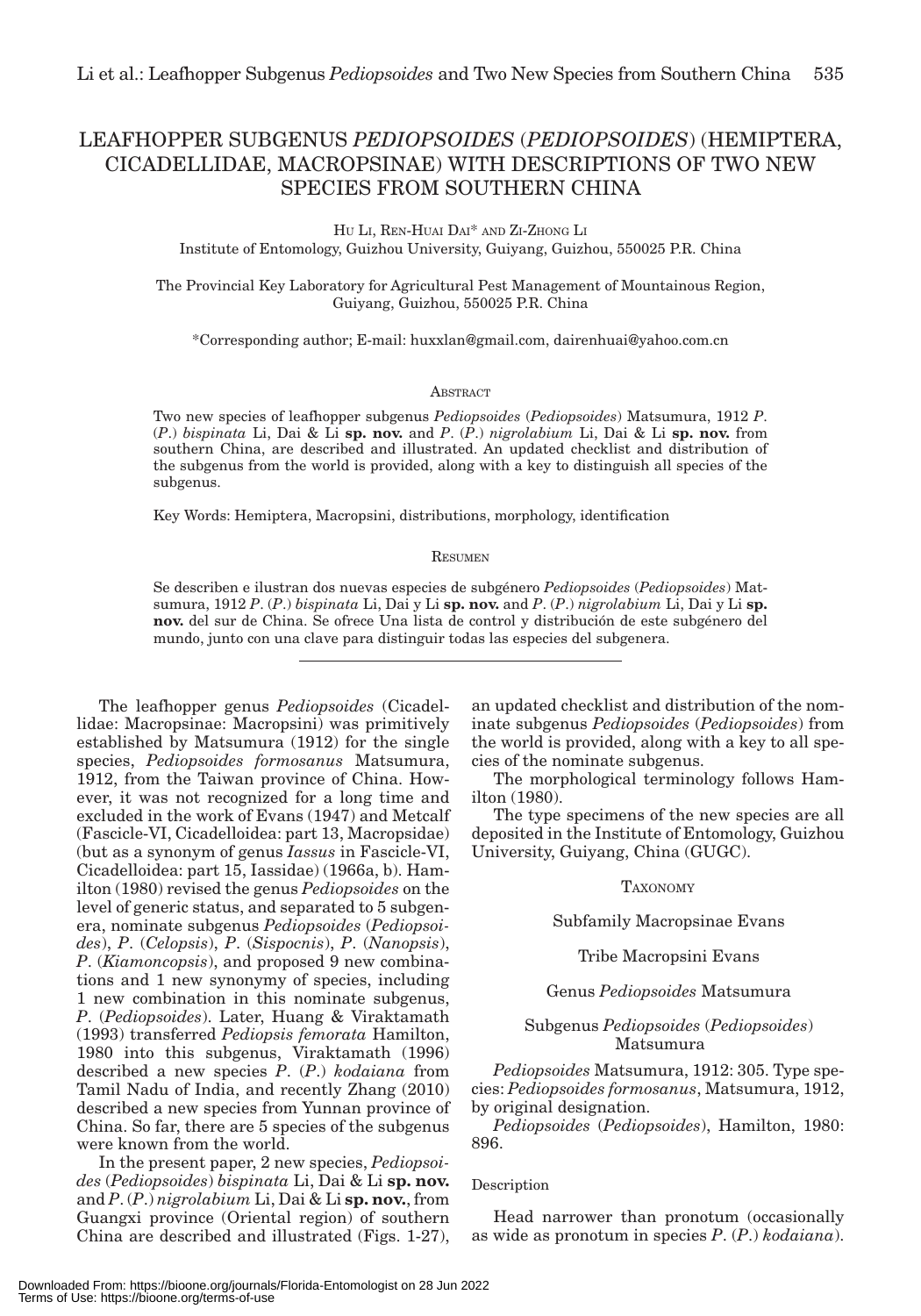

Figs. 1-7. *Pediopsoides* (*Pediopsoides*) *bispinata* and *P*. (*P*.) *nigrolabium*. 1-4. *P.* (*P.*) *bispinata*. 1. Dorsal habitus, male; 2. Lateral habitus; 3. Face; 4. Female 7th sternite, ventral view; 5-7. *P*. (*P*.) *nigrolabium*; 5. Dorsal habitus, male; 6. Lateral habitus; 7. Face.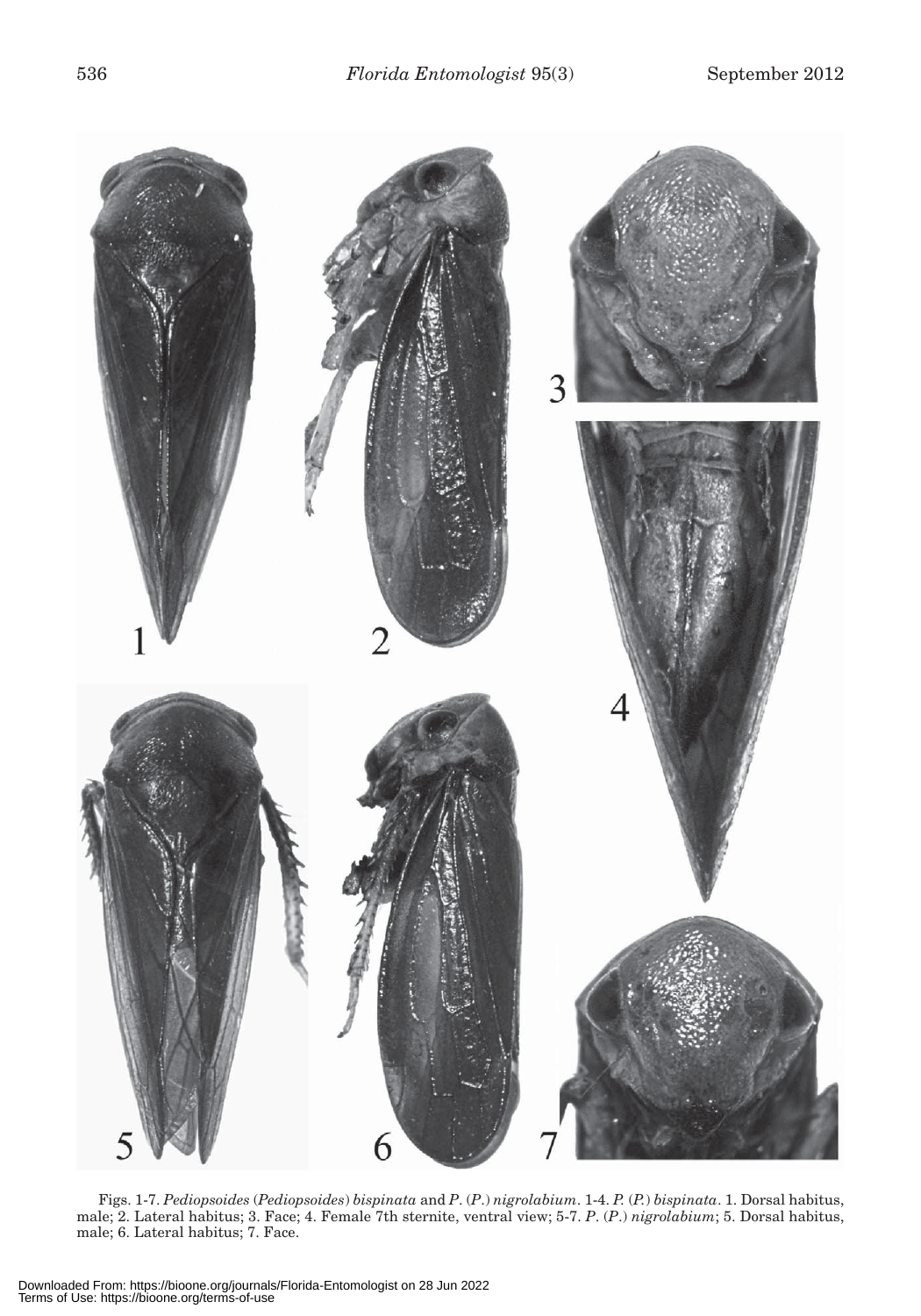

Figs. 8-17. *Pediopsoides* (*Pediopsoides*) *bispinata* Li, Dai & Li **sp. nov.** 8. Male pygofer side, lateral view; 9. Subgenital plate, lateral view; 10-11. Ventral margin of male pygofer; 12. Aedeagus, lateral view; 13. Aedeagus, ventral view; 14. Style, dorsal view; 15. Dorsal connective, lateral view; 16. Connective, dorsal view; 17. Connective, lateral view.

Crown more or less shorter centrally than laterally. Face as long as wide across eyes, occasionally narrower, slightly convex in profile. Lora small relatively, concealed by prominent lobes of frontoclypeus in male individuals, relatively large in female individuals. Clypellus slightly tapered apically. Pronotum broad, striations oblique, dense, obscure. Hind tibial macrosetae  $7 \pm 1$ . Forewings with 2 anteapical cells, appendix narrow.

Genitalia. Male pygofer broad without articulated lobes, ventral margin produced with simple spines or processes. Subgenital plates slender,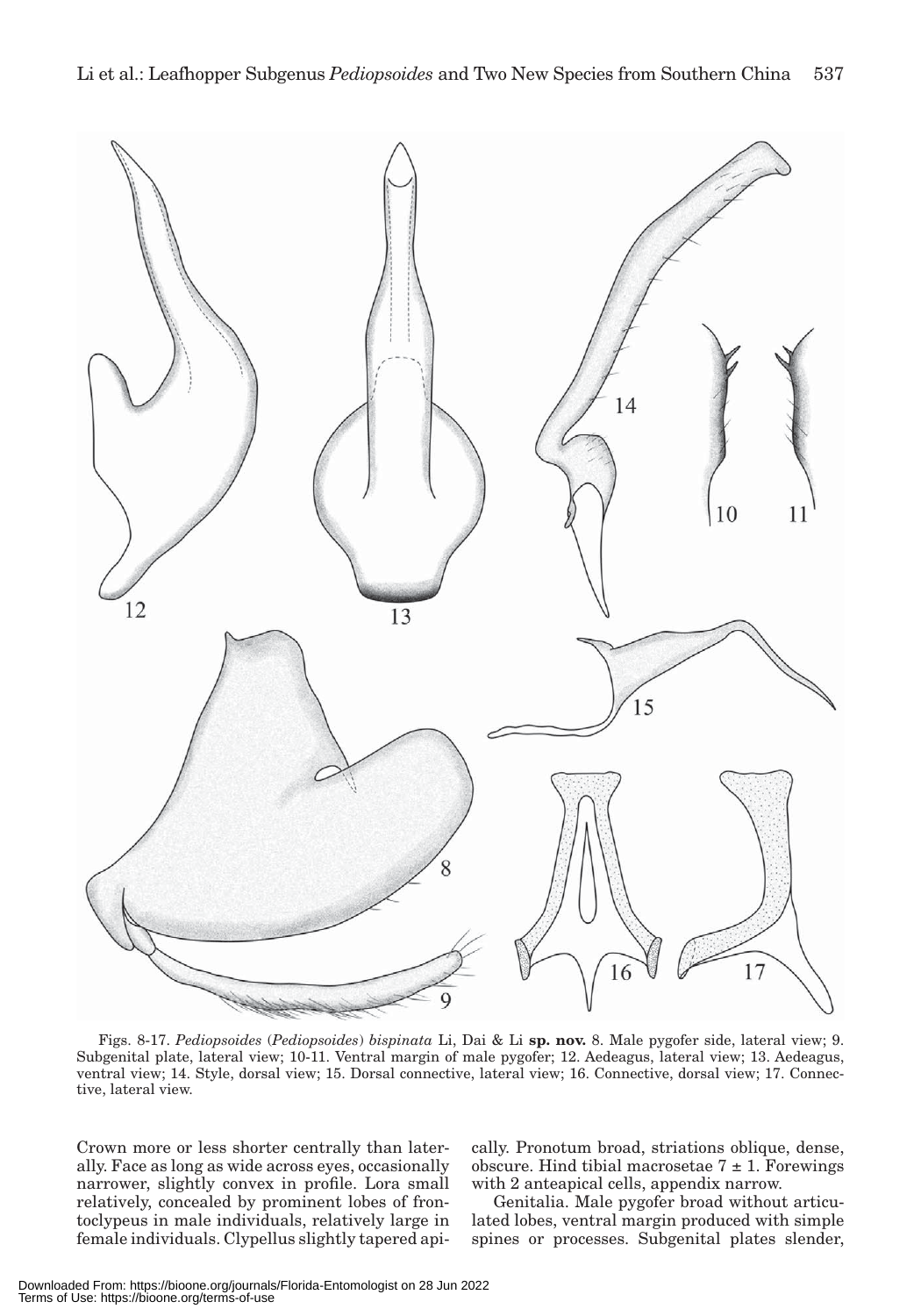| 538 | <i>Florida Entomologist</i> 95(3) | September 2012 |
|-----|-----------------------------------|----------------|
|     |                                   |                |



Figs. 18-27. *Pediopsoides* (*Pediopsoides*) *nigrolabium* Li, Dai & Li **sp. nov.** 18. Male pygofer side, lateral view; 19. Subgenital plate, lateral view; 20-21. Ventral margin of male pygofer; 22. Aedeagus, lateral view; 23. Aedeagus, ventral view; 24. Style, dorsal view; 25. Dorsal connective, lateral view; 26. Connective, dorsal view; 27. Connective, lateral view.

with marginal setae usually. Dorsal connectives strongly developed, sinuated laterally, generally projecting past caudal margin of pygofer, varies with species. Aedeagus tubular, stout, tapering,

directed dorsad (Figs. 28-35), gonopore usually apical. Style narrower, slender, tip upturned apically. Female seventh sternite more or less trapezoidal, posterior margin sinuated usually.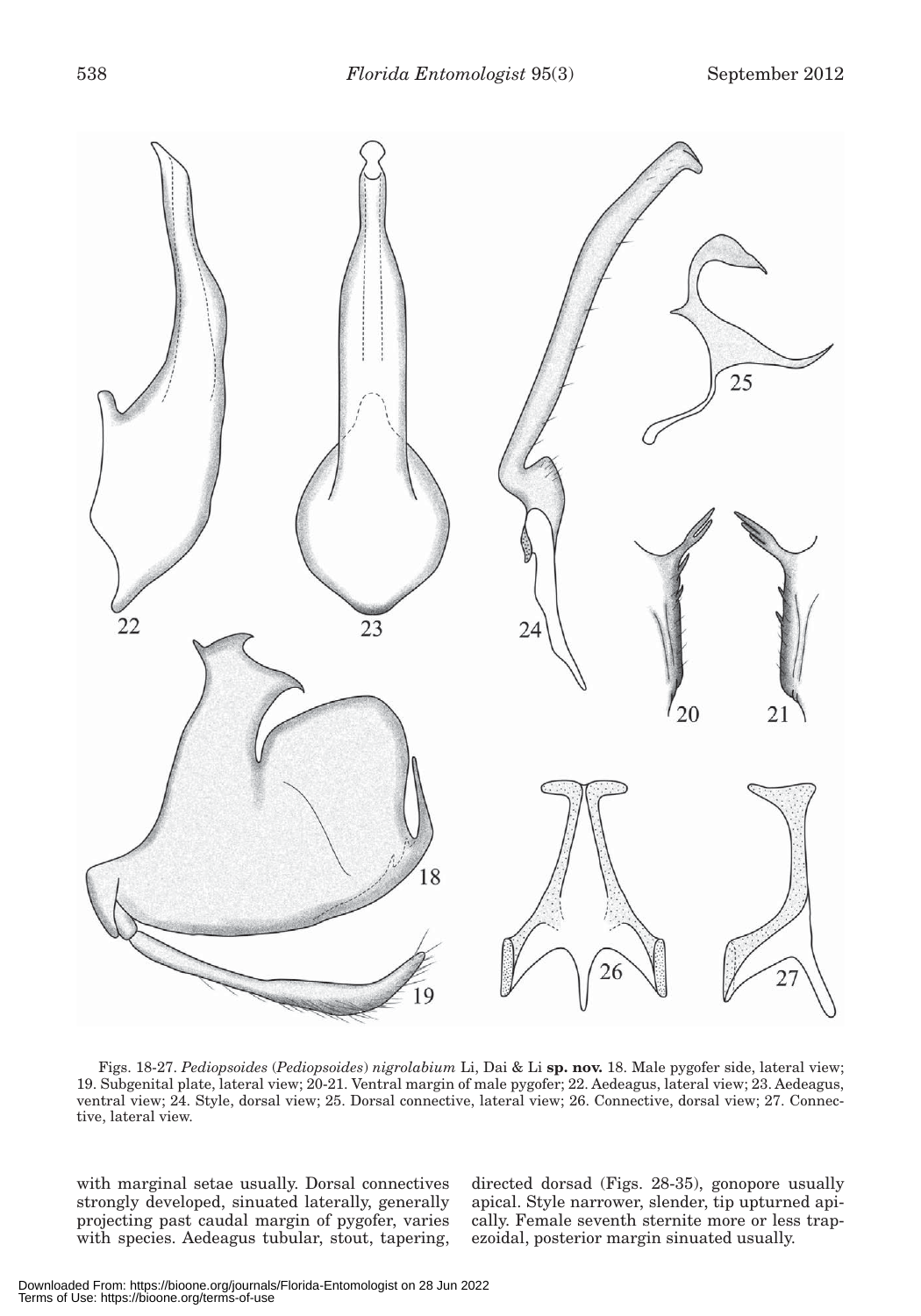#### Distribution.

All known species are distributed in the Oriental region, mainly in southern China, Guangxi and Taiwan provinces; the remaining species are found in Japan and India (Fig. 36).

#### Diagnosis.

The subgenus *Pediopsoides* (*Pediopsoides*) can be distinguished from all other subgenera by that, dorsal connectives are fused to tenth tergite in subgenus *P*. (*Celopsis*), male pygofer spine bifid or with rounded lobe on inner margin basally in subgenus *P*. (*Sispocnis*), male pygofer with a small secondary pygofer spine posteriorly in subgenus *P*. (*Nanopsis*), male pygofer spine multifid rather than bifid in subgenus *P*. (*Kiamoncopsis*).

UPDATED CHECKLIST OF SPECIES OF SUBGENUS *PEDIOPSOIDES* (*PEDIOPSOIDES*) FROM THE WORLD

*Pediopsoides* (*Pediopsoides*) *bispinata* Li, Dai & Li **sp. nov.**

Distribution. China (Guangxi prov.).

*Pediopsoides* (*Pediopsoides*) *femorata* Huang & Viraktamath

> *Pediopsoides* (*Pediopsoides*) *femorata*, Huang & Viraktamath, 1993: 365.

Distribution. China (Taiwan prov.).

*Pediopsoides* (*Pediopsoides*) *formosanus* Matsumura

*Pediopsoides formosanus* Matsumura, 1912: 306.

*Bythoscopus formosanus*, Schumacher, 1915: 101.

Distribution. China (Taiwan prov.).

*Pediopsoides* (*Pediopsoides*) *jingdongensis* Zhang *Pediopsoides* (*Pediopsoides*) *jingdongensis* Zhang, 2010: 58.

Distribution. China (Yunnan prov.).

*Pediopsoides* (*Pediopsoides*) *kodaiana* Viraktamath

> *Pediopsoides* (*Pediopsoides*) *kodaiana* Viraktamath, 1996: 188.

Distribution. India (Tamil Nadu).

*Pediopsoides* (*Pediopsoides*) *nigrolabium* Li, Dai & Li **sp. nov.**

Distribution. China (Guangxi prov.).

*Pediopsoides* (*Pediopsoides*) *satsumensis* (Matsumura)

> *Pediopsis satsumensis* Matsumura, 1912: 311.

> *Pediopsoides* (*Pediopsoides*) *satsumensis*, Hamilton, 1980: 896.

Distribution. Japan (Kiushu).

KEY TO MALES OF SPECIES OF THE SUBGENUS *PEDIOPSOIDES* (*PEDIOPSOIDES*)

*P*. (*P*.) *formosanus* Matsumura 1912 is excluded from the key because only the female is known.

| 1. Aedeagal shaft with paired symmetrical processes subapically or apically (Figs. $30-35$ ). 2                                                                                                                                                      |
|------------------------------------------------------------------------------------------------------------------------------------------------------------------------------------------------------------------------------------------------------|
| — Aedeagal shaft without any processes or spines (Figs. 12-13, 22-23, 28-29). $\dots \dots \dots \dots$                                                                                                                                              |
| 2. Aedeagal shaft with paired symmetrical processes apically (Figs. 34-35) $P.(P.)$ jingdongensis                                                                                                                                                    |
|                                                                                                                                                                                                                                                      |
|                                                                                                                                                                                                                                                      |
|                                                                                                                                                                                                                                                      |
|                                                                                                                                                                                                                                                      |
|                                                                                                                                                                                                                                                      |
| 5. Aedeagal shaft weakly directed dorsad, apex of aedeagal shaft lobe shaped (Figs. $22-23$ )<br>$\ldots$ $\ldots$ $\ldots$ $\ldots$ $\ldots$ $\ldots$ $\ldots$ $\ldots$ $\ldots$ $\ldots$ $\ldots$ $\ldots$ $\ldots$ $P. (P.)$ nigrolabium sp. nov. |
| — Aedeagal shaft strongly directed dorsad, apex of aedeagal shaft tapering to point, without any pro-                                                                                                                                                |

*Pediopsoides* (*Pediopsoides*) *bispinata* Li, Dai & Li **sp. nov.** (Figs. 1-4, 8-17)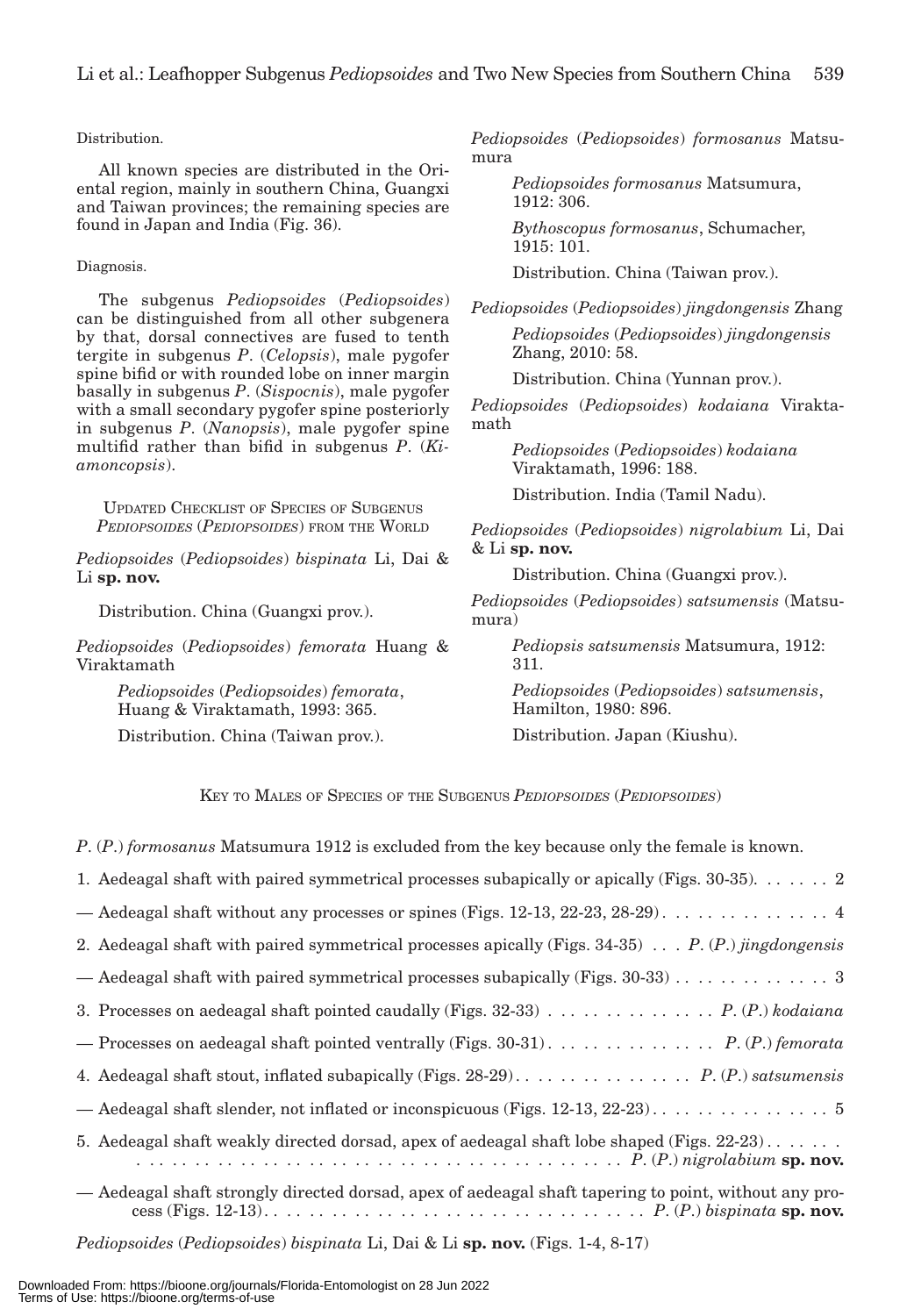## Description

Body darker, ventral aspect greenish or more light (Figs. 1-4). Head and face green, clypellus slightly brown, eyes black. Pronotum darker, both lateral regions near eyes dark to green. Scutellum dark brown. Forewings darker. Legs light brown.

Head distinctly narrower than pronotum, arched forward slightly. Frons with a slight longitudinal carina, ocelli located between eyes, separated by nearly 6 times the distance from ocellus to adjacent eye, lora small in males, clypellus small, tapered. Pronotum broad, slightly concave on posterior margin, striae on surface dense, oblique, obscure. Scutellum triangular, small comparatively, mid length shorter than pronotum slightly, with one heavy notch on posterior region. Forewings opaque, with 2 anteapical cells.

Male genitalia. Pygofer (Fig. 8) slightly elongate, ventral margin with two small spines and several setae (Figs. 10 and 11), tenth tergite large. Subgenital plates slender with marginal setae (Fig. 9). Aedeagus tubular, broader basally, shaft tapering, strongly twisted to dorsum, median shaft slightly inflated, then suddenly narrower in ventral aspect, apex tapering to point, gonopore apical (Figs. 12 and 13). Dorsal connectives (Fig. 15) strongly developed, apically produced as a slender process which definitely directed ventrad and exceeds caudal margin of pygofer. Style relatively stout, margin with some setae, slightly expanded from base to apex, apically with a digitate shaped protrusion, upturned (Fig. 14). Connective stout, with a finger-like protrusion in middle, both lateral arms twisted dorsad (Figs. 16 and 17)

Female. Body coloration and appearance similar to male, but more stout. Seventh sternite broad, trapezoidal, posterior margin sinuated, "W" shaped, length of midline about 2 times as long as sixth sternite, ovipositor strongly projecting beyond pygofer (Fig. 4).

Measurement. Length (including tegmen): $\delta$ , 4.8-5.0 mm,  $9, 5.2$ -5.3 mm.

## Material Examined

Holotype:  $\delta$ , China: Guangxi Province, Wuming County, Damingshan Nature Reserve, 15 May 2011, collected by Yu Xiaofei; Paratypes:  $3\sqrt[6]{\frac{1}{2}}$  $2\delta\delta$ , data same as holotype.

## Distribution

China (Guangxi Province).

### Remarks

This new species is similar to *P*. (*P*.) *kodaiana*  Viraktamath, 1996 but can be distinguished from the latter in the ventral margin of male pygofer has only 2 small spines, aedeagal shaft is without any processes, gonopore is apical; dorsal connectives also differ in shape, and body coloration is also discrepant.

#### Etymology

This new species name is derived from the Latin words "*bi-*" and "*spinatus*", indicating that the ventral margin of male pygofer has 2 small spines.

*Pediopsoides* (*Pediopsoides*) *nigrolabium* Li, Dai & Li **sp. nov.** (Figs. 5-7, 18-27)



Figs. 28-35. Aedeagus of subgenus *Pediopsoides* (*Pediopsoides*), lateral and ventral view. 28-29. *P*. (*P*.) *satsumensis* (Matsumura, 1912) (after Hamilton, 1980); 30-31. *P*. (*P*.) *femorata* Huang & Viraktamath, 1993 (after Huang & Viraktamath, 1993); 32-33. *P*. (*P*.) *kodaiana* Viraktamath, 1996 (after Viraktamath, 1996); 34-35. *P*. (P.) *jingdongensis* Zhang, 2010 (after Zhang, 2010).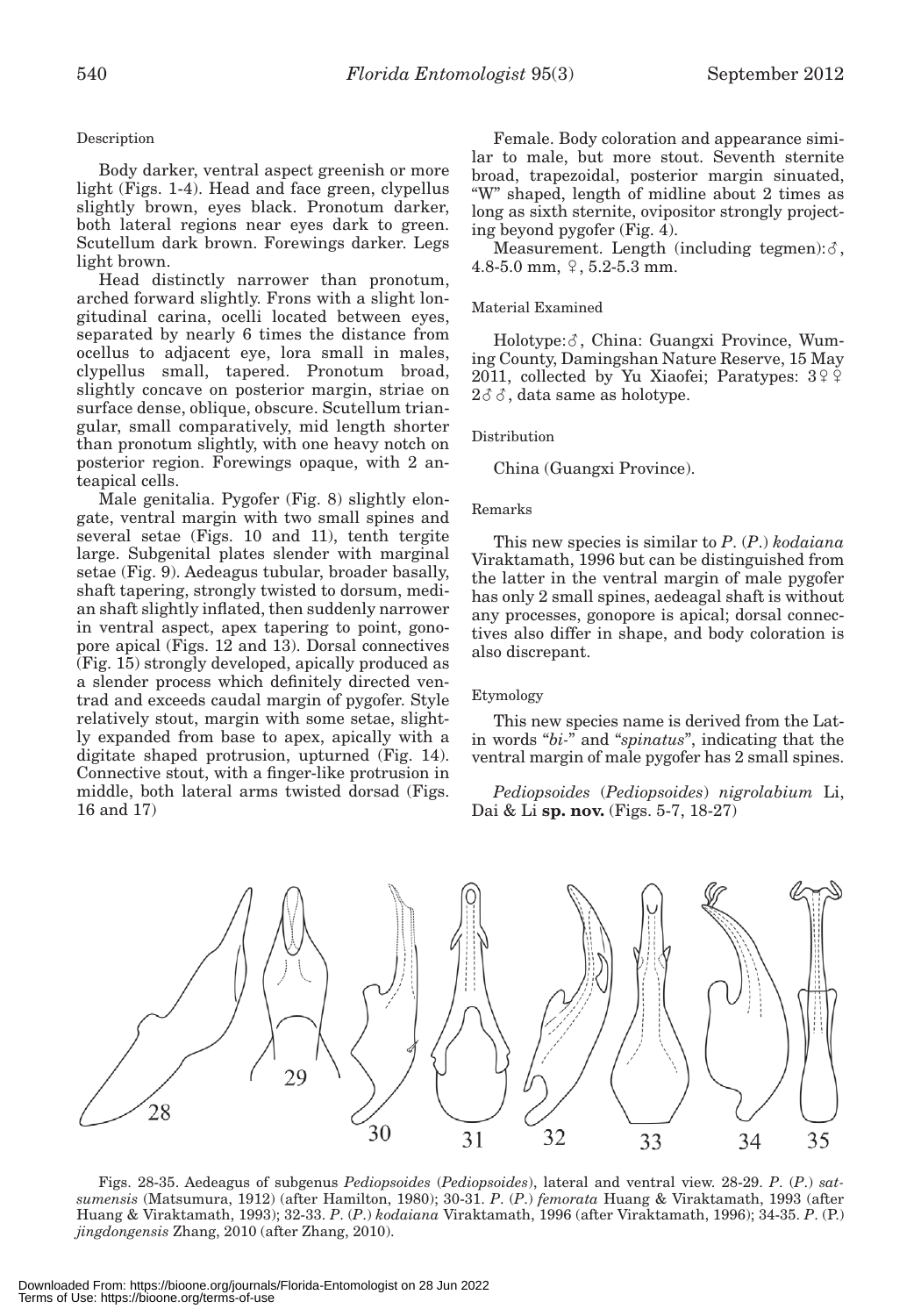

Fig. 36. Distribution of subgenus *Pediopsoides* (*Pediopsoides*) species in the word (new species were marked with red symbols). *P.* (*P.*) *bispinata* Li, Dai & Li sp. nov. ( $\bullet$ ); *P.* (*P.*) *femorata* Huang & Viraktamath ( $\bullet$ ); *P.* (*P.*) *formosanus* Matsumura ( $\blacksquare$ ); *P.* (*P.*) *kodaiana* Viraktamath ( $\blacklozenge$ ); *P.* (*P.*) *satsumensis* (Matsumura) ( $\nabla$ ); *P.* (*P.*) *nigrolabium* Li, Dai & Li sp. nov.  $(\star)$ .

#### Description

Body coloration and appearance similar to *P*. (*P*.) *bispinata* Li, Dai & Li **sp. nov.**, but ventral aspect of body black, head and face yellowish brown, clypellus black, both lateral regions near eyes of pronotum dark to brown, and body more stout (Figs. 5-7).

Male genitalia. Pygofer broad, nearly square, ventral margin with long dichotomous or trichotomous process, two small spines with several setae (Figs. 18, 20-21). Subgenital plates slender, apical half with marginal setae, apex twisted to dorsum (Fig. 19). Aedeagus tubular, broader basally, shaft tapering to point, sinuated, apex sharpened laterally, ventrally apical half narrower, tip lobe shaped, gonopore apical (Figs. 22 and 23). Dorsal connectives strongly developed, apices with 2 processes, upper one stout, end twisted ventrally, lower one slender, end twisted to dorsum, slightly projecting from caudal margin of pygofer (Fig. 25). Styles and connective resemble *P*. (*P*.) *bispinata* **sp. nov.**, but more slender or narrower (Figs. 24, 26-27).

Female. Unknown.

 $\text{Measurement. Length (including tegmen):} \delta,$ 5.5 mm.

Material Examined

Holotype:  $\delta$ , China: Guangxi Province, Wuming County, Damingshan Nature Reserve, 15 May 2011, collected by Yu Xiaofei.

#### Distribution

China (Guangxi Province).

#### Remarks

This new species is similar to *P*. (*P*.) *bispinata* Li, Dai & Li **sp. nov.**, but can be distinguished from the latter in the clypeus black, the ventral margin of male pygofer has a long process with two or three spines, dorsal connective also differs in shape.

#### Etymology

The new species name is derived from the Latin words "*nigro*" and "*labium*", indicating that the clypellus is black.

#### **ACKNOWLEDGMENTS**

We sincerely extend our thanks to Prof. K. G. A. Hamilton (Eastern Cereal and Oilseed Research Cen-